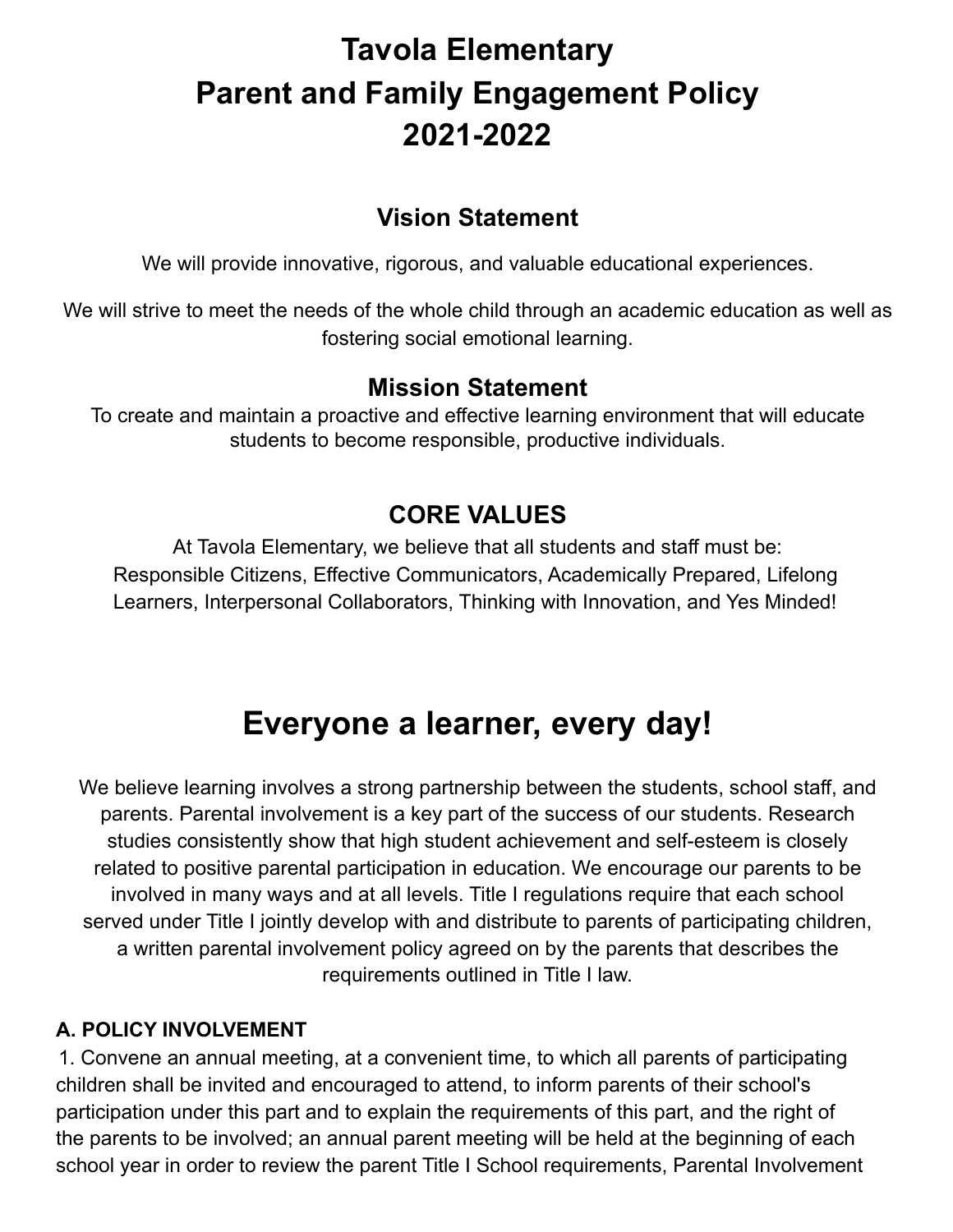Policy, and School-Parent Compact. The principal will update the parents on the school's rating and plans for improvement.

2. Offer a flexible number of meetings, such as meetings in the morning or evening, and may provide, with funds provided under this part, transportation, child care, or home visits, as such services relate to parental involvement. Parents are invited to numerous meetings throughout the year, offered at different times throughout the day. We provide grade level meet the teacher nights and an open house which allows parents to see the classrooms and visit with the teacher. In addition, parents are invited to parent teacher conferences in order to stay up to date with their student's academic and behavioral progress. We also have available a parent resource center that is available to families throughout the school day. The center includes technology resources, reading material with information on how to get involved and receive resources for your family. Additionally, we offer Parenting Partners classes to help parents learn more about combining leadership and parenting skills that help empower parents to become vital contributors to their children's academic success. Parents are encouraged to become NCISD volunteers throughout the year as well.

3. Involve parents, in an organized, ongoing, and timely way, in the planning, review, and improvement of programs under this part, including planning, review, and improvement of the school parental involvement policy; Our school invites parents to participate in review and revision meetings to discuss and examine our Campus Improvement Plan and Parental Involvement Policy four times a year (September, December, March and June).

4. Provide parents of participating children timely information about programs under this part; descriptions and explanation of the curriculum in use at the school, the forms of academic assessment used to measure student progress and the proficiency levels students are expected to meet; and if requested by parents, opportunities for regular meetings to formulate suggestions and to participate, as appropriate, in decisions relating to the education of their children, and respond to any suggestions as soon as practically Possible. Our school shares state reports, ratings, academic expectations, assessment results, grading guidelines, school schedules, classroom schedules and behavior expectations through a variety of communicative techniques.

- School Website
- Teacher Website
- Teacher-Parent Email
- Phone Calls
- School Facebook Page
- Parent-Teacher Conferences
- Title I Meetings
- Family Night Meetings
- Parent Handbook
- District Parent Handbook
- School Newsletter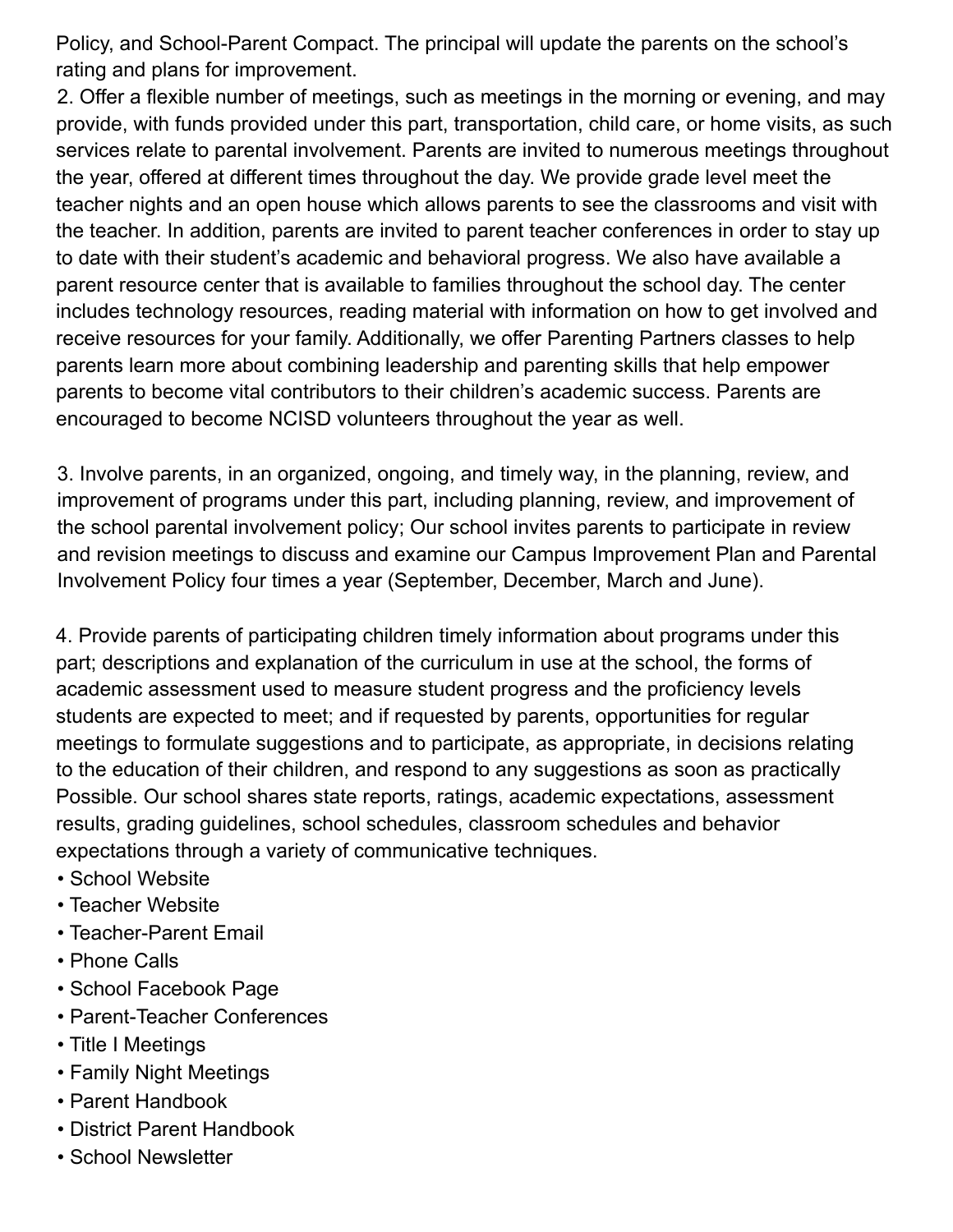- Classroom Newsletter
- Tuesday Folders
- IEP Meetings
- Progress Reports
- Report Cards
- RTI Meetings
- ARD Meetings
- Individual Notes Home
- Parent Resource Center
- School Marquee
- Site Based Planning Meetings

# **B. SHARED RESPONSIBILITY FOR HIGH STUDENT ACADEMIC ACHIEVEMENT** As a

component of the school-level parental involvement policy, each school shall jointly develop with parents for all children served under this part a school-parent compact that outlines how parents, the entire school staff, and students will share the responsibility for improved student academic achievement. Tavola Elementary believes strongly that each student's education is the responsibility of the teacher,parents, and child together. For this reason, we utilize a Parent Teacher Compact trifold that has been developed by a team of teachers, parents, and stakeholders. This compact is reviewed at the beginning of each year and is utilized throughout the year to motivate students and parents to become more involved in the educational process and to let parents know they are a partner in their child's education.

#### **C. BUILDING CAPACITY FOR INVOLVEMENT**

To ensure effective involvement of parents and to support a partnership among the school, parents, and the community to improve student academic achievement, each school and local educational agency assisted under this part.

1. Shall provide assistance to the parents of children served by the school or local educational agency, as appropriate, in understanding such topics as the state's academic content standards and state student academic achievement standards, state and local academic assessments, the requirements of this part, and how to monitor a child's progress and work with educators to improve the achievement of their children.

Our school will provide information and training to our parents in understanding the state's student academic standards in all content areas through family academic nights, as well as, parent-teacher conferences, and resources in our Parent Resource Center.

2. Shall provide materials and training to help parents work with their children to improve their children's achievement, such as literacy training and using technology, as appropriate, to foster parental involvement. Our school will host multiple family nights that work with parents on activities they can do at home in order to support their child's literacy development and technology use.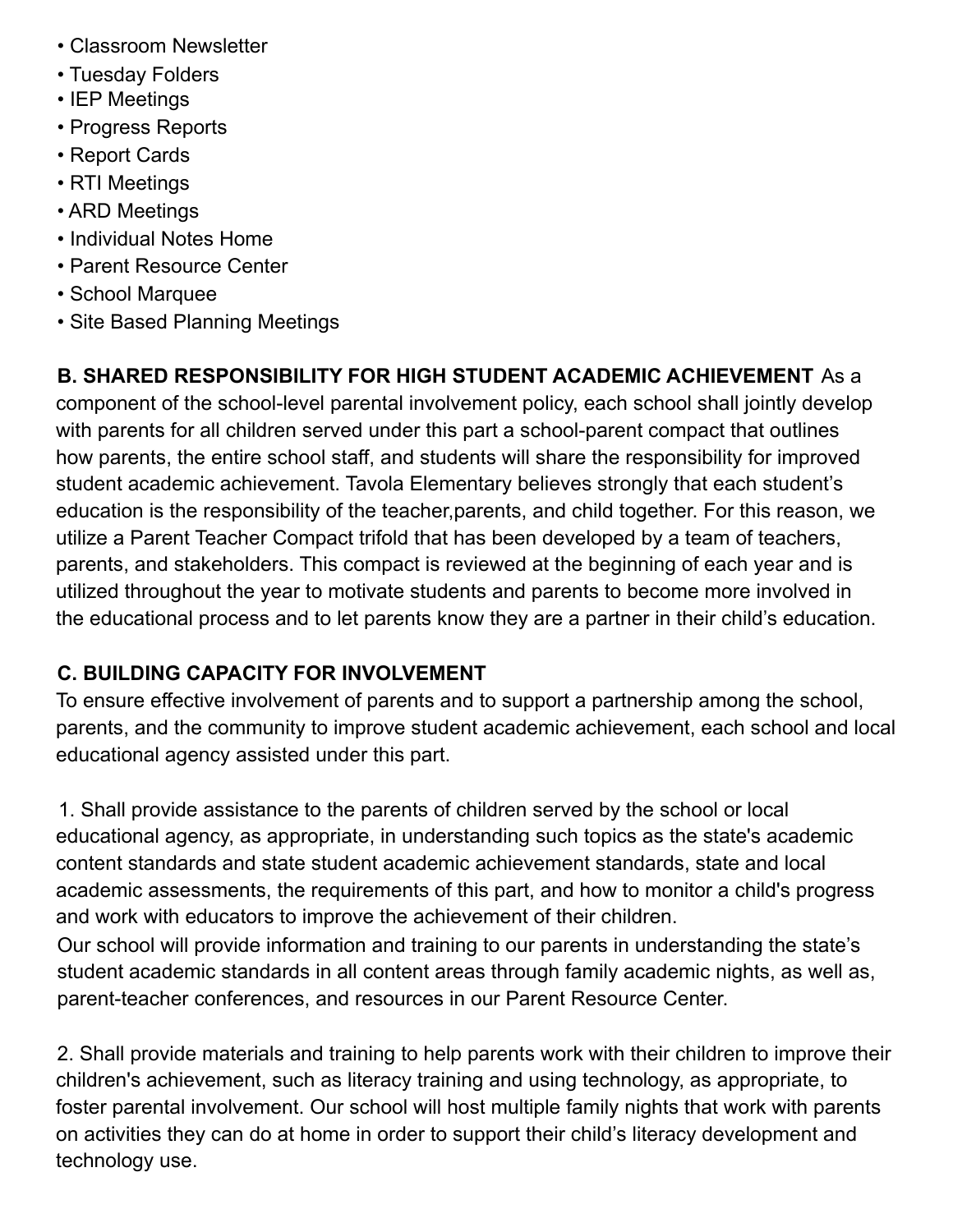3. Shall educate teachers, pupil services personnel, principals and other staff, with the assistance of parents, in the value and utility of contributions of parents, and in how to reach out to, communicate with, and work with parents as equal partners, implement and coordinate parent programs, and build ties between parents and the school.

Parent requests and suggestions will be taken in the form of parent surveys, as well as when individual parents make their needs known to the faculty and staff individually or collectivity in the form of personal meetings, emails, phone calls or during a campus planning meeting. Information derived will be utilized by the school's Administrative Team and teachers to strengthen the tie between school and home for the purpose of increasing student achievement.

4. Shall ensure that information related to school and parent programs, meetings and other activities are sent to the parents of participating children in a format and, to extent practicable, in a language parents can understand. Tavola Elementary will send home school wide correspondence in English and Spanish. We have translators available to assist with parent communication when needed.

## **D. ACCESSIBILITY**

In carrying out the parental involvement requirements of this part, districts and schools, to the extent practicable, shall provide full opportunities for the participation of parents with children with limited English proficiency, parents with children with disabilities, and parents of migratory children, including providing information and school reports in a format and, to the extent practicable, in a language such parents can understand.

All students and parents are considered to be an important part of our learning community. Regardless of English proficiency or disability, all parents are encouraged to be involved in their child's school environment. For this reason, if there is a special need identified that would help a parent understand the educational process of their child, assistance will be provided.

Examples of support include:

- Interpreted school documents in a parent's primary language.
- Having an interpreter on hand to translate important information at school wide meetings and events.
- An interpreter to provide translation in parent/teacher conferences.
- Books and pamphlets available in English and Spanish in our parent resource center.

# **Family Engagement Plan**

## **A. Facilitating Family-to-Family Support**

Tavola Elementary will utilize the Parenting Partners program to establish family-to-family partnerships. The program develops skills in parents and allows collaboration and partnerships between families.